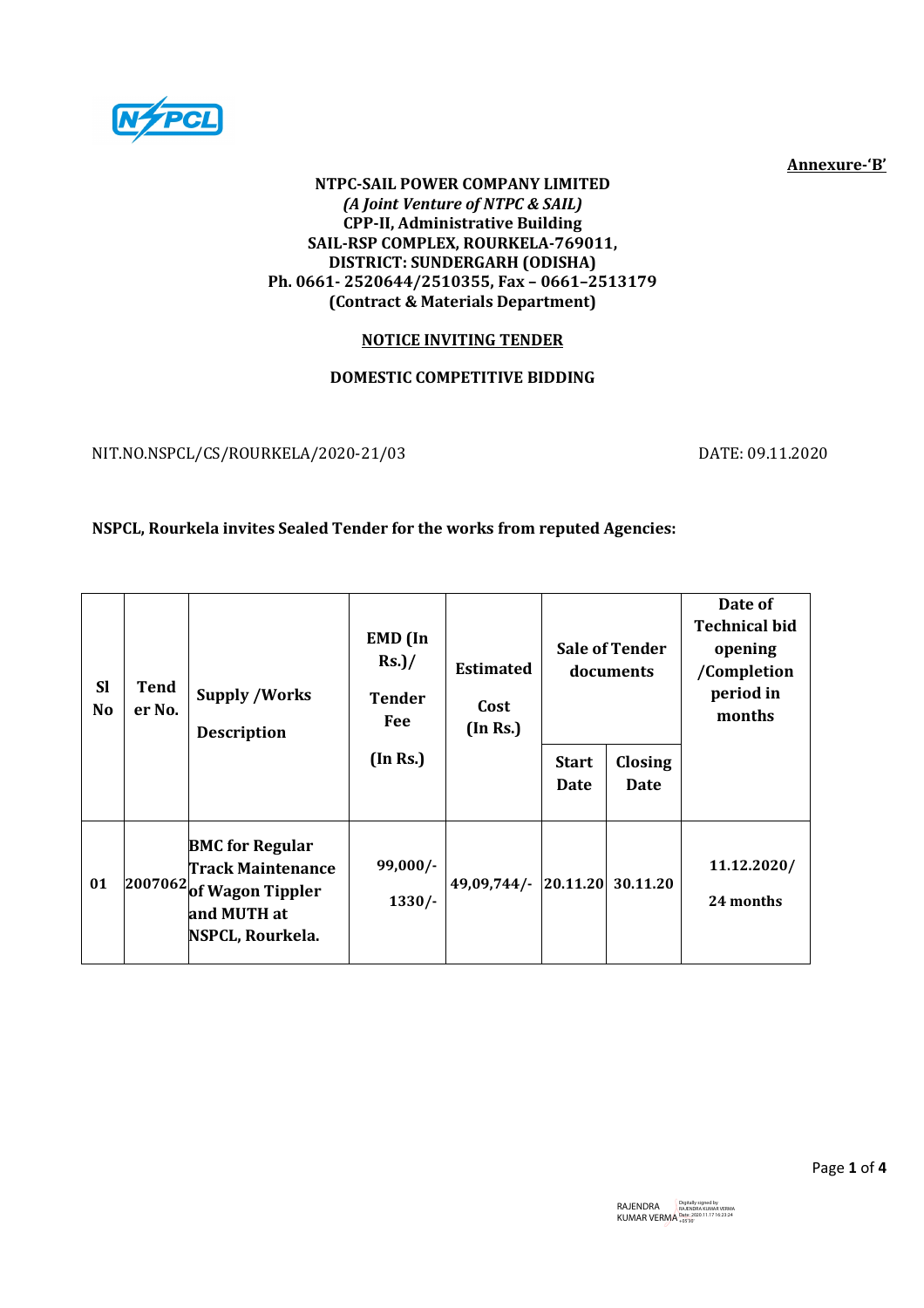

## DETAILED QUALIFYING REQUIREMENTS (QR)

Description: BMC for Regular Track Maintenance of Wagon Tippler and MUTH at NSPCL, Rourkela.

### Technical Criteria

1. The bidder should have executed any one of the following similar works during the preceding seven (7) years from the date of bid opening:-

i) Three similar completed works costing not less than Rs. 9.82 Lacs each.

Or

ii) Two similar completed works costing not less than Rs. 12.27 Lacs each.

Or

iii) One similar completed works costing not less than **Rs. 19.64 Lacs** each.

### 2. Financial Criteria:

 The average annual turnover of the bidder, in the preceeding three (3) financial years as on the date of techno-commercial bid opening, Rs.24.55 Lacs shall not be less than.

#### NB:

The word "Similar work" means Major Track maintenance works, repairing of Tracks, Deployment of specialized manpower for track maintenance. The works executed in power plant or other projects where track maintenance is executed. It may also executed works into Railways etc .

For QR No.1, bidder must submit documentary evidence in support of meeting QR like copy of works completion certificate from the client /last running bill / measurement book of last bill paid / protocol jointly signed by owner and contractor/works bills along with the PO copy.

For QR No.2, the bidder shall submit the Audited Balance Sheet and Profit & Loss Account for the specified period. In case where Audited results for the last preceding Financial Year are not available, certificate of financial statements from a practicing Chartered Accountant shall also be considered acceptable. In case bidder not able to submit charted account audited results of three consecutive years preceding last FY shall be considered. Other income shall not be considered for arriving annual turnover.

#### Notes:

Tender documents can be obtained from the office of AGM (C&M), NSPCL, Rourkela on any working day from the tender sale start date as indicated in NIT. Tender documents will be sold up to 17.00 hours of last date of sale. Request for tender documents must accompany the cost of tender documents (Nonrefundable) in the form of DD/ Bankers cheque in favour of NTPC-SAIL Power Company Ltd, Rourkela encashable at State Bank of India, Rourkela.

Page 2 of 4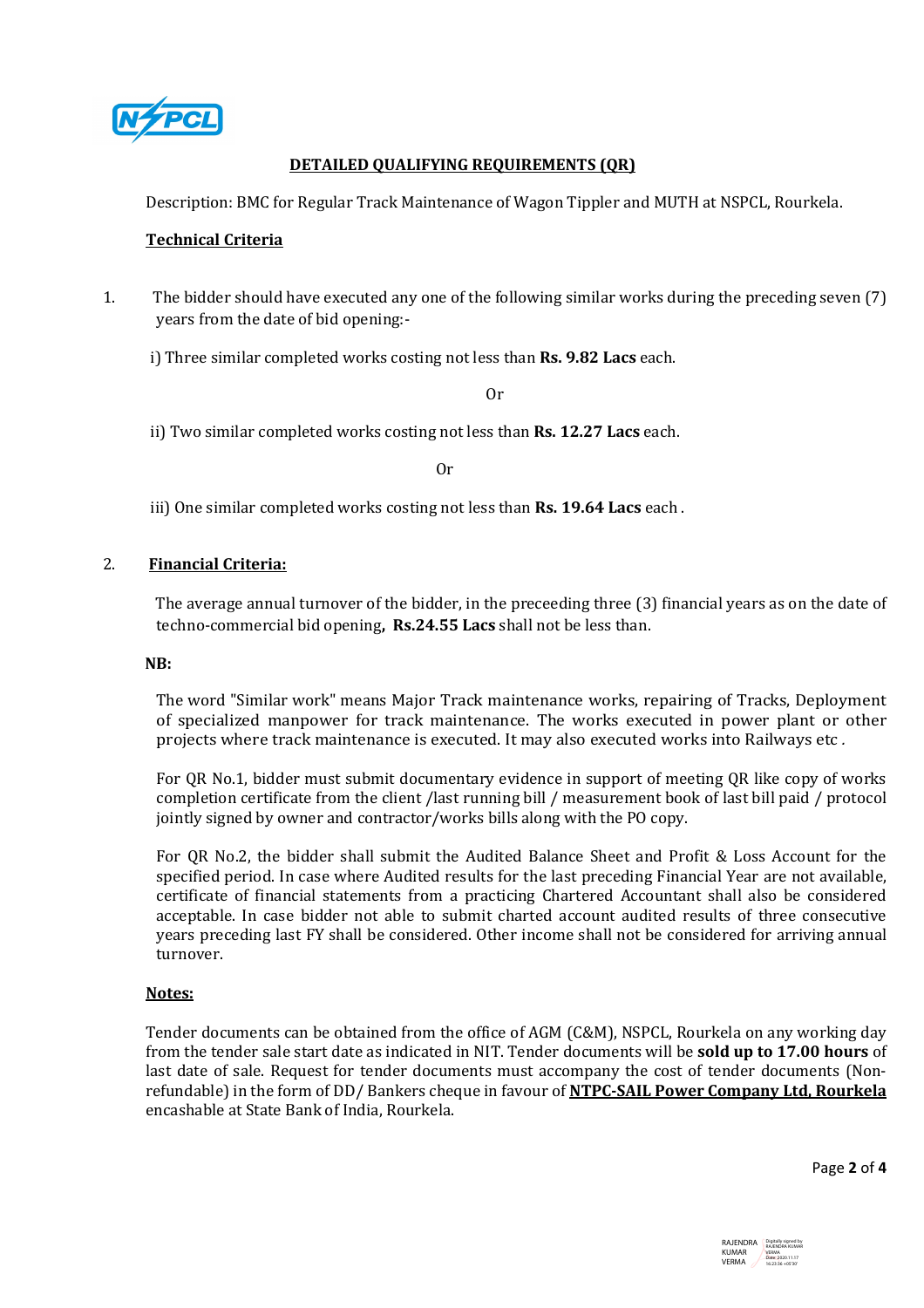

The amount against purchase of tender documents can be deposited through NEFT as per following details :

NEFT/ RTGS Internet Bank Transfer to NSPCL, Rourkela Account No.10607497883 (State Bank of India), IFSC Code- SBIN0009678, SME Branch, Bisra Chhak, Rourkela, Odisha.

After Deposit/Transfer of tender fee, acknowledgement /receipt of the document (Scan copy) must be submitted/ Emailed for obtaining Bid document.

1. The participated bidders found qualified in QR may be eligible for vendor enlistment for the work as stipulated against each tender at NSPCL, Rourkela.

2. Tender documents can be obtained from the office of AGM(C&M), NSPCL, Rourkela on any working day from the tender sale start date as indicated above. Tender documents will be sold up to 17.00 hours of last date of sale. Request for tender documents must accompany the cost of tender documents (Non-refundable) in the form of DD/ Bankers cheque in favour of NTPC-SAIL Power Company Private Ltd, Rourkela encashable at State Bank of India, Rourkela.

3. The bids shall be received up to 3.30 PM on due date of bid opening in the office of AGM (CS), NSPCL, Rourkela and shall be opened at 3.45 PM on the same date in the presence of those bidders who wish to be present. If the date of opening happens to be a closed holiday, bids shall be received up to 3.30PM and opened on the next working day.

4. Request for tender documents received after the last date of sale of tender documents, due to delay on account of postal/courier service or without requisite amount of tender documents shall not be entertained.

5. Detailed specifications of job including scope of work/ supply and all terms and conditions of NIT shall be given in the tender documents.

Notwithstanding anything stated above, NSPCL reserves the right to assess bidder's capability and capacity to perform the contract, should the circumstances warrant such assessment in the overall interest of NSPCL and decision of NSPCL in this regard shall be final.

6. The bidding documents shall be issued to all bidders upon their depositing the requisite cost of bidding documents along with request letter without prima-facie examination of qualification status. The qualification status shall be examined by the tender committee only during the process of evaluation. However, such issue of tender documents will not automatically mean that bidders are considered qualified.

7. Single stage two envelope bidding system shall be adopted for the subject package.

First envelope shall contain following documents (ENVELOPE NO. 01) -

a) EMD & ESIC

b) ENO DEVIATION CERTIFICATE (as per format enclosed only).

c) Supporting documents for fulfilling the qualifying requirements.

d) Signed and stamped tender documents, terms & conditions and unprice bid which shall be considered as technical bid &

Second envelop shall contain (ENVELOPE NO. 02)

e) price bid only duly filled in, signed and stamped.

Both technical and price bids shall be submitted before bid submission time and date. Bidder shall clearly indicate on the respective envelopes as Technical Bid along with EMD & ESIC details and Price bid.

8. For fulfilling the **Qualifying requirements**, intending bidder shall be required to submit the following documents along with their technical bid.

(a) EMD & NO DEVIATION CERTIFICATE in prescribed forms.

(b) Certificate of CA, Audited Profit & Loss Statement shall be accepted in support of Annual turnover.

Page 3 of 4